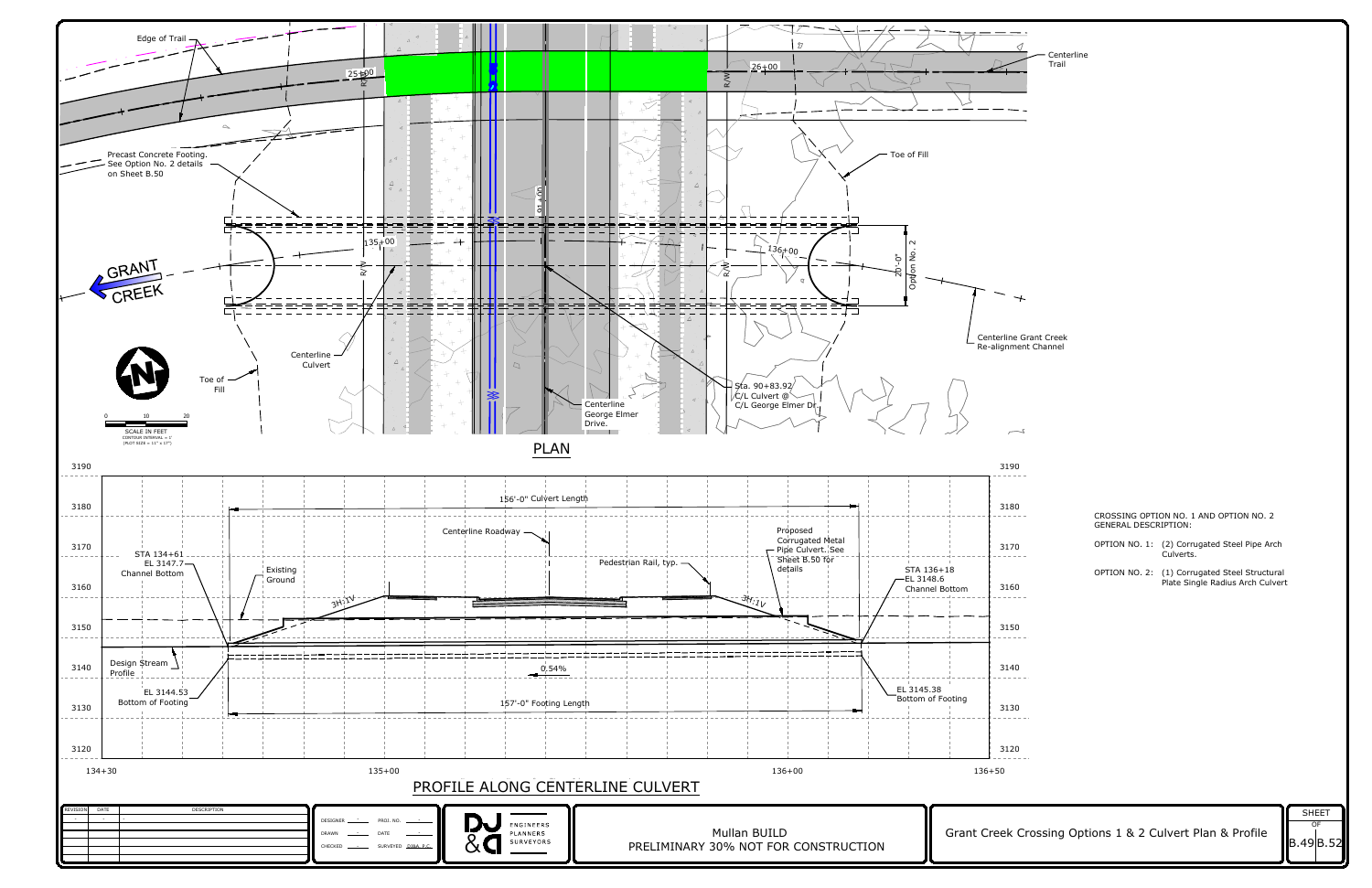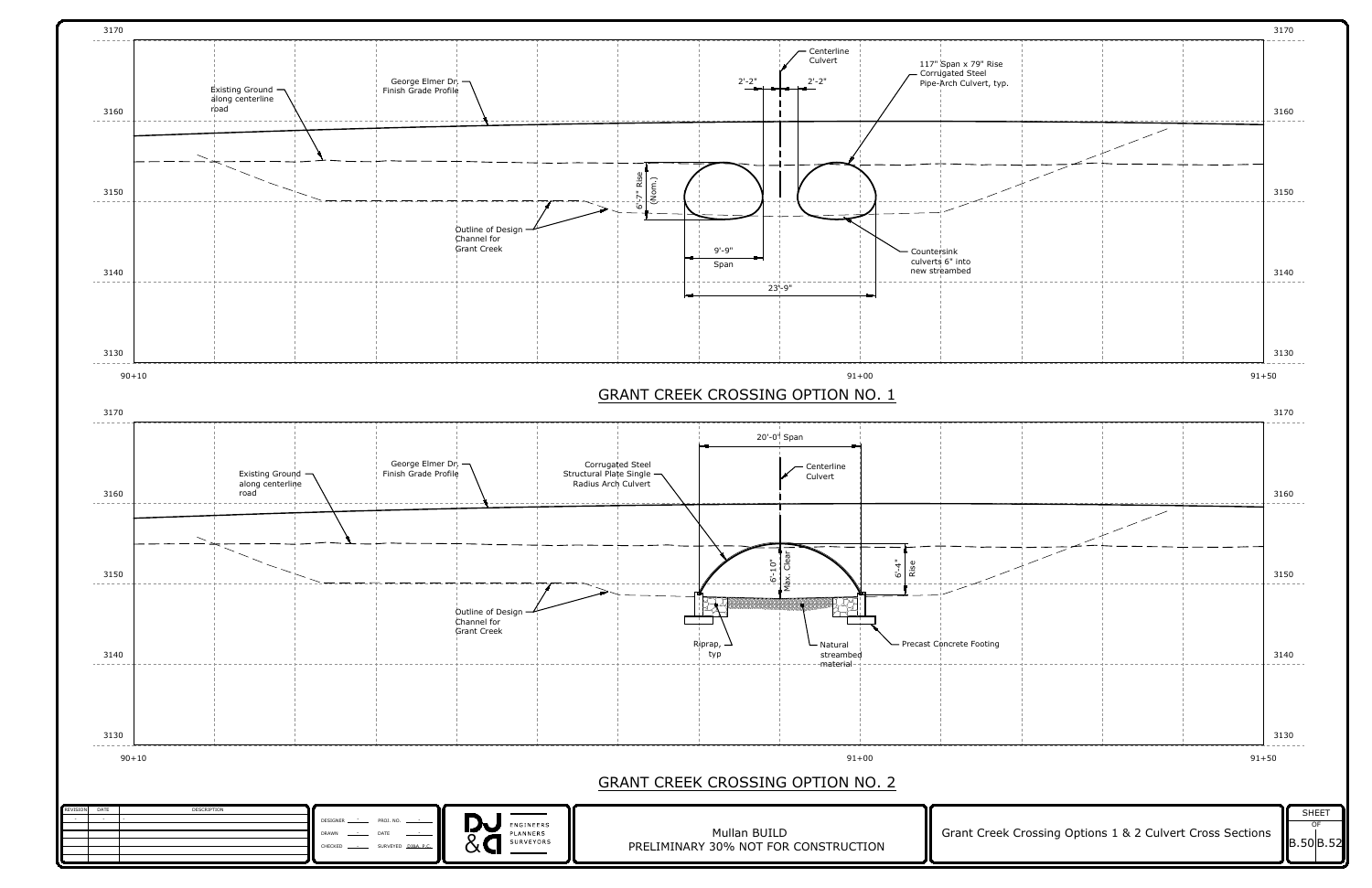

Centerline Grant Creek